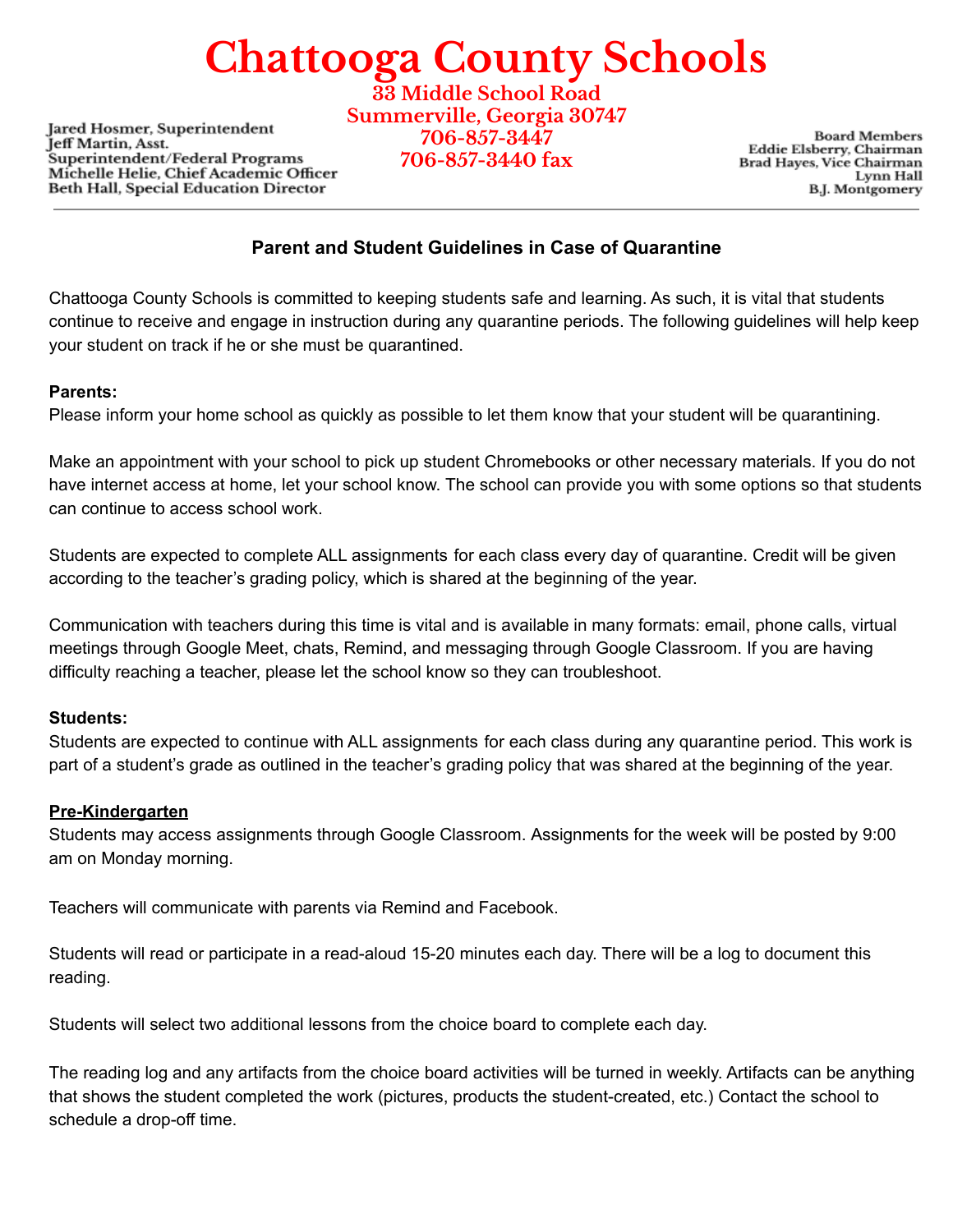# **Chattooga County Schools**

**Jared Hosmer, Superintendent** Jeff Martin, Asst. Superintendent/Federal Programs Michelle Helie, Chief Academic Officer Beth Hall, Special Education Director

**33 Middle School Road Summerville, Georgia 30747 706-857-3447 706-857-3440 fax**

**Board Members** Eddie Elsberry, Chairman Brad Hayes, Vice Chairman Lynn Hall **B.J. Montgomery** 

#### **K-2**

Students will read or participate in a read-aloud for 20 minutes each day. There will be a log to document this reading.

Students will complete math lessons each day by accessing an online learning platform or completing an assignment in the Eureka workbook.

Students will select two additional assignments from the choice board each day.

The reading log, math workbook lessons, and any artifacts from the choice board activities will be turned in weekly. Artifacts can be anything that shows the student completed the work (pictures, projects the student-created, etc.) Contact the school to schedule a drop-off time.

## **3-5**

Each day, students who remain with the same teacher all day will follow a schedule as directed by the teacher through Google Classroom.

Students who change classes will follow their schedule set by the schools to access and complete assignments in Google Classroom. For example, students who are assigned to math first period during a regular school day should be working on math assignments that same time while at home.

Teachers will communicate about any live sessions that are required.

### **6-8**

Each day, students will follow their schedule set by the schools to access and complete assignments in Google Classroom. For example, students who are assigned to math first period during a regular school day should be working on math assignments that same time while at home.

Teachers will communicate about any live sessions that are required.

### **9-12**

Each day, students will follow their schedule set by the schools to access and complete assignments in Google Classroom (or Grad Point for credit recovery courses). For example, students who are assigned to math first period during a regular school day should be working on math assignments that same time while at home.

Students enrolled in Dual Enrollment classes through GNTC, GHC, or Dalton will find their coursework and requirements through their college account (Blackboard, CANVAS, etc).

Teachers will communicate about any live sessions that are required.